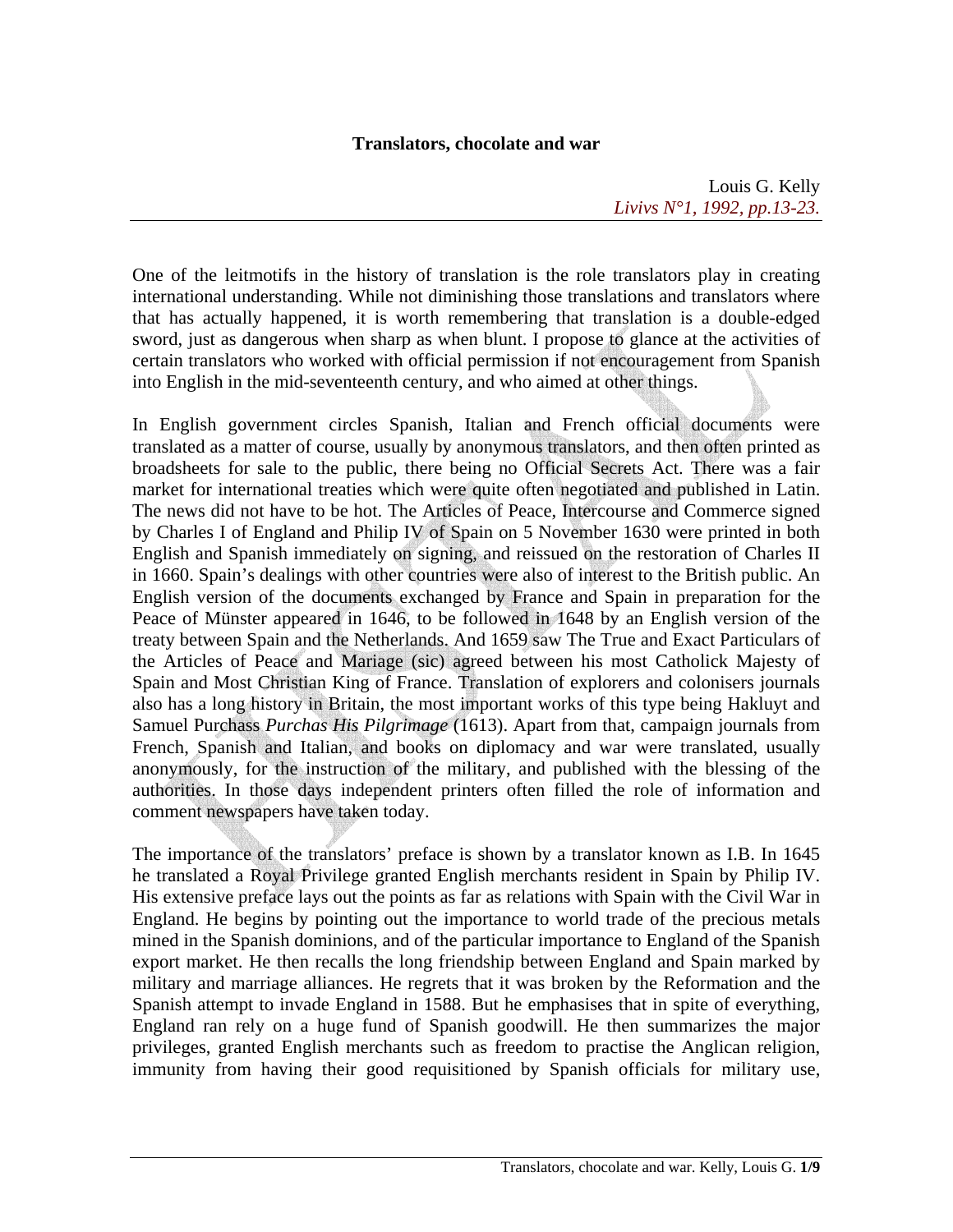immunity from having their fish inspected by Spanish officials, ability to set prices for their own goods without reference to Spanish authorities, confidentiality for their accounts, and the right to have disputes within the English community settled according to English law.

But ever since Henry VIII's cavalier treatment of Catherine of Aragon and establishment of the Church of England, relation between England and Spain had been uncertain. Not only was there political rivalry, but also the right conditions for a holy war. Balancing the drawn sword, however, was Spain's commercial interest: without English ships and money, overseas trade would have been impossible for Spain, a point I.B. does not bring out. English ships often carried slaves to Central America, for instance. But I.B.'s preface does cast some light on a translation published some two years before. On 8 October 1642 two English ships under the command of Captain Bennet Stratford entered the port of Santo Domingo. The English crews were invited on board a Spanish treasure ship, the *Santa Clara*, for a party. The party in full swing, the English sailors took over the ship, imprisoned the crew, and left port. They set their prisoners ashore before leaving the West Indies, and headed straight for Southampton where they disposed of ship and cargo under the prize regulations of the Royal Navy; and therefore one can presume that the authorities at least connived at Stratford's exploit. On New Year's Eve, the Spanish ambassador, Don Alonso de Cardenas, demanded restitution from King Charles I on the grounds that Stratford was an officer of the Royal Navy, and backed up his request by veiled threats to supply the Irish rebels, who were then as now a major English preoccupation. He finally hinted that the matter of English mercantile privileges in Spain could be put in question. The Kings reply, as one might expect, denied that Stratford was in Royal Service, and promised to impound the *Santa Clara* and her cargo, and to punish Stratford and his men in accordance with international law.

The Spanish Ambassador's text was translated early in 1643 as *A Speech or Complaint lately Made by the Spanish Embassadour* and put on public sale with King Charles's reply. Although the translator was careful not to comment overtly on the text, the relatively measured reply by the King conveys just enough injured innocence to make the Spanish complaint seem more offensive than it really is. The translator was a noted Italian teacher resident in Oxford, Giovanni Torriano, who seems to have supplemented his income considerably by translating French, Italian and Spanish official documents.

Behind this exploit lay British jealousy of the riches of the Spanish Empire. Mining, particularly of precious metals, was a hot topic and many translators tried their hand as continental handbooks on metallurgy. One of the most significant of these was *The Art of Metalls*, translated in 1674 by Edward Montagu from *La arte de los metales* by Alvar Alfonso Barba Alonso, a priest who lived in Peru. The book is concerned solely with precious metals, but covers everything from mining to the final making in the goldsmiths workshop. But is the interest just scientific? The translator, Edward Montagu (1625-72), First Earl of Sandwich, was an admiral who had fought on Cromwell's side in the Civil War. He had then fought at sea in the war against Spain in 1656, and been responsible for escorting Spanish treasure ships to English ports, for which he had received a vote of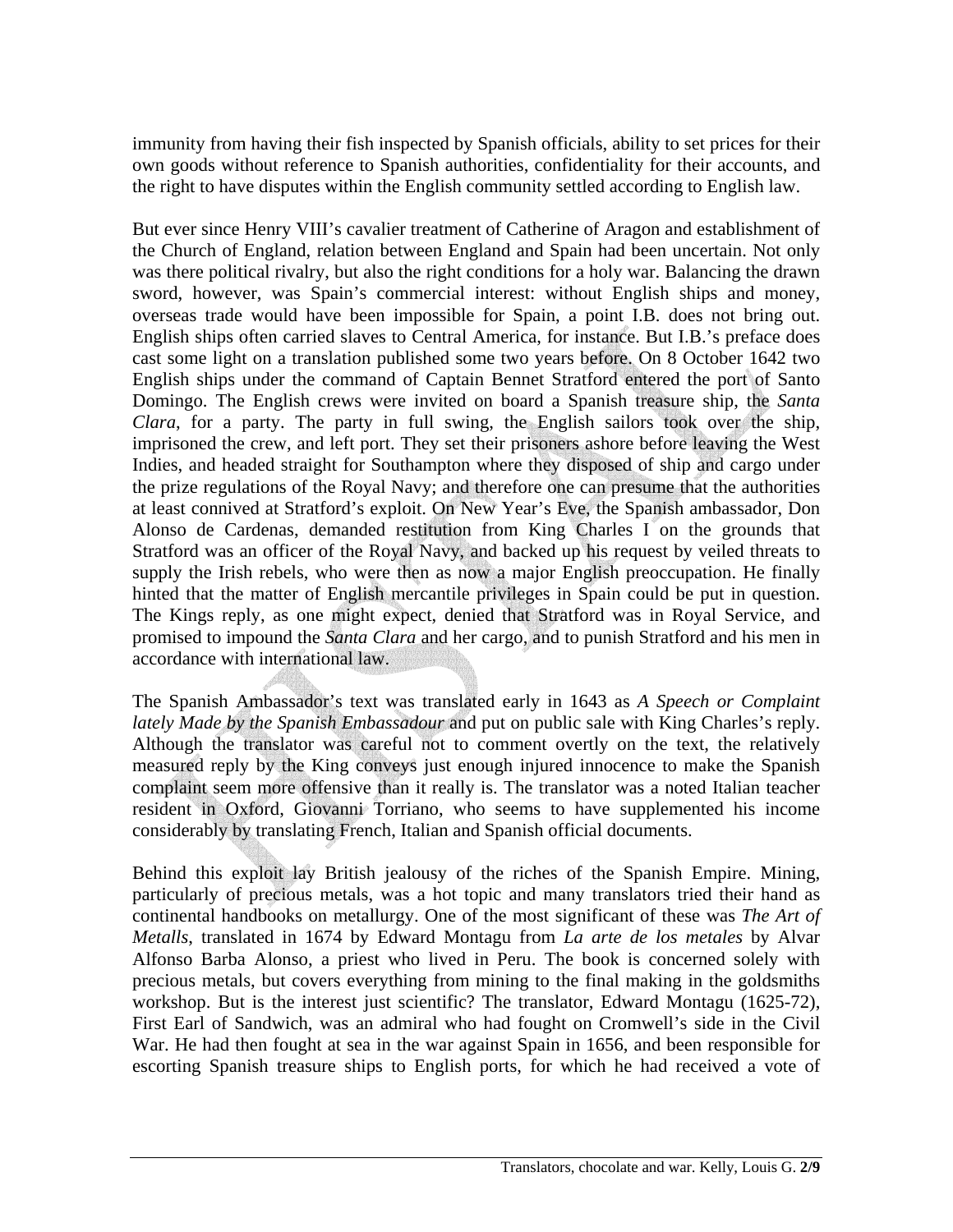thanks from Parliament. He then changed sides in 1659 and took an active part in the Restoration of the King.

In an England that was rapidly expanding the pharmacopoeia, hypochondria was an ally to greed in maintaining fascination with things Spanish: the New World offered a new repertoire of medicines. Chocolate, coffee and tobacco begin appearing in English pharmacopoeias at the beginning of the seventeenth century. Tobacco is a good medicine for rheumatic pains, a cure for intestinal worms and a decongestant. But the great apothecary, Nicholas Culpeper, remarks that one drop of the distilled oil of tobacco will kill a cat. A couple of Latin treatises on the ceremonial use of tobacco among the Indians were translated in the 1650s. Coffee is mentioned too - but is not discussed in any significant way until later in the seventeenth century. But chocolate was heavily publicized. The most important books about it was *A Curious Treatise of the Nature and Quality of Chocolate* (1640) from the Spanish of Antonio Colmenero de Ledesma by James Wadsworth (1604- 56?), also known as: Don Diego de Vadesforte, an English Catholic brought up in Spain, who lived off the fees he got for betraying all and sundry to any suitable authority. Among his other exploits Wadsworth seems to have become a Jesuit and then converted to Puritanism. As such he produced a stream of anti-Spanish propaganda from about 1629 onwards.

Chocolate was not a social drink, but a medicine admired by the most learned Doctors in Europe. It was prepared by infusion techniques known to all apothecaries Wadsworth's preface claims that it fattens people, it makes drinkers amiable and vehemently incites to Venus, it causeth conception in women, it hastens and facilitates delivery, and it cures indigestion, congestion of the lungs, cleans the teeth and is good for every part of the body. Because Puritan writers on medicine saw an intimate relationship between medicine and religion, they saw European colonisation of the New World as prompted by Divine Providence for the good of all concerned. Wadsworth's Colmenero excited enough interest to be reedited in 1651 and again by one John Chamberlayne in 1682 in a volume containing Sylvestre Dufours description of the medical virtues of tea and coffee, Chamberlayne has a very blunt reference to the Divine Will:

> *They therefore do seem to clash with Reason, who in contempt of the sacred rules of Divine Providence, do hold that very country ought to be content with the sole use of its own Drugs, without seeking after those things where with Strangers and Foreigners might furnish us.*

Spain herself, her history and her politics, were of absorbing interest. Wadsworth turned historian and in 1652 translated *The Civil Wars of Spain by Prudencio de Sandoval, Historiographer to Philip III*. It was reprinted in 1655 and 1662. Among the Interregnum translations by James Howell, who was to become Historian to Charles II after the Restoration, are several books of direct reference to Spanish political interests as they impinged on England: *An exact History of the Late Revolutions in Naples* (1650) (from an Italian original) and in 1651 from the Spanish of Augustin de Hierro, *The Process and*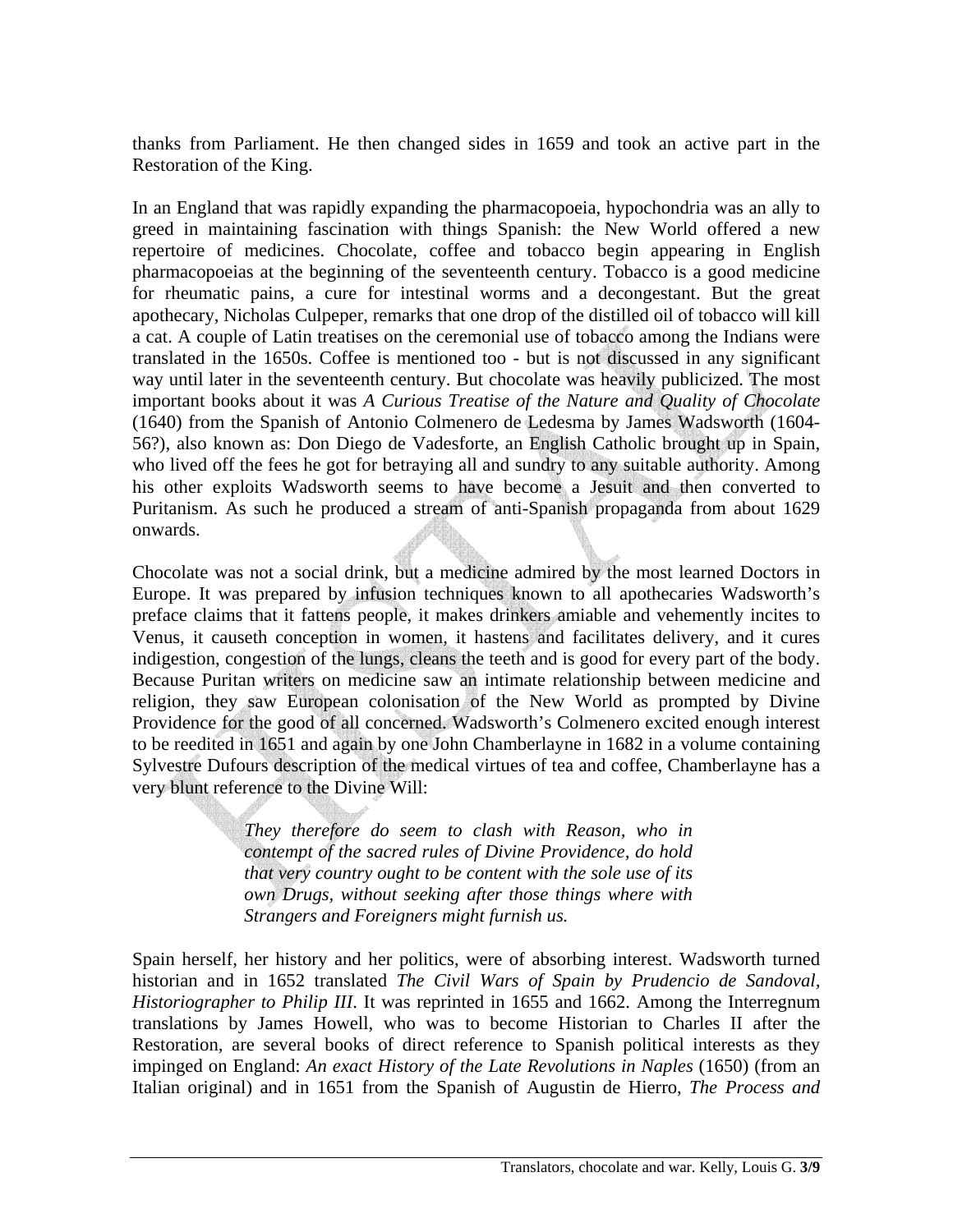*Pleadings in the Court of Spain upon the Death of Anthony Ascham*. This second was a tract for the times. The previous year Anthony Ascham had been appointed Parliamentary Ambassador to Spain. The day after his arrival in Madrid he was murdered by six English Royalists, who promptly took sanctuary in a church, and were maintained there by sympathisers. Spain acceded to English demands that the murderers be tried by arresting them, condemning them to death, and returning them to sanctuary. The story is left to speak for itself, and the interested reader in England drew his own conclusions about Spanish attitudes to Protestant England, and her respect for law.

The story of Ascham was exploited to confirm the English conviction that Spain had international ambitions with England as a special target. Therefore the worst possible motives were read into Tommaso Campanellas treatise on statecraft: *De monarchia hispanica*, translated in 1654 under the title, *A Discourse touching the Spanish Monarchy* by Edmund Chilmead. Chilmead (1610-54) had been appointed clerk at Magdalen College, Oxford, in 1625, chaplain in 1632 and ejected as a Royalist in 1648. He then, like so many who (as things now stand) have hardly any trade of life to take to lived by a constant stream of miscellaneous publications, including translation. Chilmeads preface to Campanella gives the reader three necessary bits of information. The first is an introduction to Campanella, a Roman Catholick, nay a Frier, who attracted the attention of the Inquisition in spite of his loyalty to his church. There follows a graphic description of Campanella in prison after several sessions of torture. Chilmead implies that there is some resemblance between his own dispossession by a harsh religious authority and Campanella's imprisonment and torture for being on the wrong side in the 1598 revolt of Naples against the Spaniards. Though Chilmead worked from the third edition of the Latin, he tries to date the original edition from internal evidence. He conjectures 1599 or 1600. This is a good setting for the next bit of information, the use the reader is to make of the book. There follows a careful summary of Campanella's ideas on statecraft, topped off by an unambiguous reference to Spanish international ambitions, and their lack of finesse in carrying out Campanella's ideas. The Interregnum reader could draw his own conclusions about the timeliness of a book written during the aftermath of Spanish attempts to invade Britain.

The third "necessary" information is on the translation itself. Campanella's utopian view of the mutually beneficial relationship between state and individual was not unlike the Puritan ideal which Chilmead too seems to have shared. He respects Campanella's political acumen, sympathises with his sufferings, and disapproves heartily of his religion:

> *We have dealt so fairely and Ingenuously with our Author, as that we have perfectly and entirely preserved his own Sense unto Him. Neither have we stopped his foul mouth where he hath used ill Language toward any of the Protestant Princes, or cast dirt into the faces of the first Reformers, Luther, Calvin &c. For to what end should we falsifie out Original, by making our Author more Civil than he had a Mind to be.*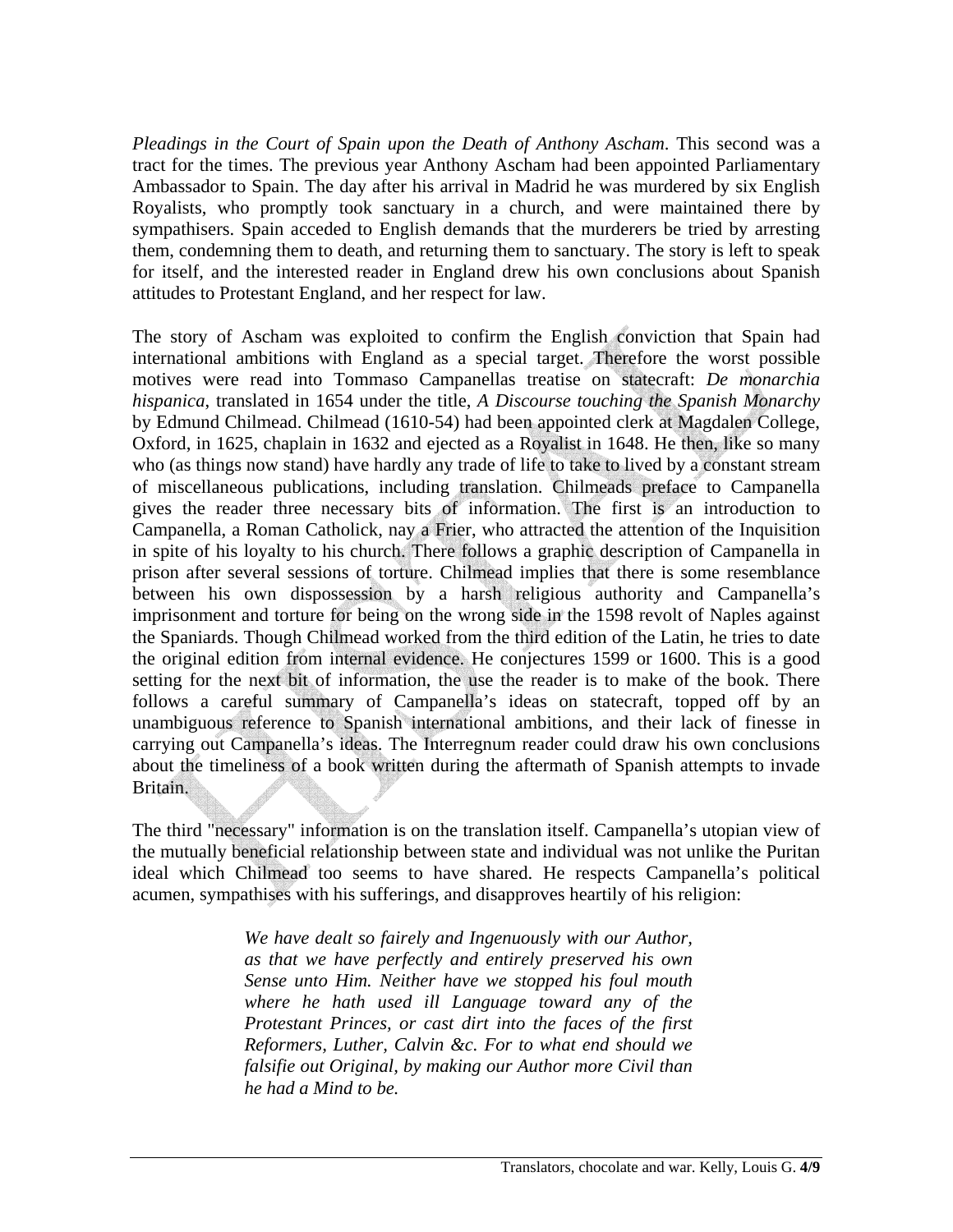He finishes with a self-satisfied plea for toleration.

In the millenial climate of the 1650s, the removal of the disabilities against the Jews, outlawed in 1290 at the order of Edward I, was to be one of the preparations for the Second Coming. It would also have the advantage of being a gesture towards a notorious minority persecuted by the Spaniards. In brief this is the argument put forward in Moses Walls preface to *The Hope of Israel* (1651) from the Latin *Spes Israelis*, itself from the Spanish by the Dutch rabbi, Menasseh ben Israel, who spent two years in England lobbying Parliament. But where ben Israel was seeking toleration, Wall was after more:

> *Doe not think that I ayme by this Translation to propagate or commend ludaisme, but to give some discovery of what apprehensions and workings there are at these days in the hearts of the Jews and to remove our sinfull hatred from off that people, whose are the promises, and who are beloved for their Fathers sakes; and who of Jews, we shall heare to be, ere long, reall Christians.*

Produced by this and similar publications Cromwell called a conference on the Jewish question in 1655; but it proved easier to love the Jews in their absence, and the legal disabilities against them were not lifted, even if a *de facto* toleration resulted.

In a word which disapproved of regicide, England needed to be tolerated. The Interregnum Parliament keenly felt the need to convince friends and enemies overseas of the legality of the Puritan regime. If translators were successful propagandists at home, they would presumably be as successful abroad in presenting England's case. Hence in 1651 at the command of Parliament a certain W. G. translated John Cowell's *Institutiones juris anglicanae as Institutes of the Laws of England*, and the next year the journalist, Marchamont Nedham (1620-78), was paid twenty shillings for his *Of the Dominion and Ownership of the Sea*, a translation of John Selden's *Mare Clausum* on the traditional rights England exercised over her coastal waters. At first an enthusiastic Parliamentarian, Nedham changed sides in 1647, and after lying low for a couple of years, repented in time to be invited to translate one of his anti-Spanish diatribes into Latin for international consumption.

The trend towards using travel literature was a weapon for both political and religious policy had begun during the late sixteenth century as relations were worsening between Spain and England. In 1583 a traveller known only as M.M.S. had written *The Spanish Colonie: or Brief Chronical of the Acts and Gestes of the Spaniards in the West Indies*. Purchas had not been at all kind to Spain in *Purchas, his Pilgrimage*. Some of the more horrifying parts had been taken from *La istoria de las Indias* by the Franciscan, Francisco Lopez de Gómara, secretary to Cortes. *The English-American* (1648) by Thomas Gage, an English Dominican friar, who had celebrated his conversion to Anglicanism in 1642 by a sermon in St. Pauls, London, entitled The Tyranny of Satan, is a compilation of some original material, of matter from Purchas, and of translated material from Lopez de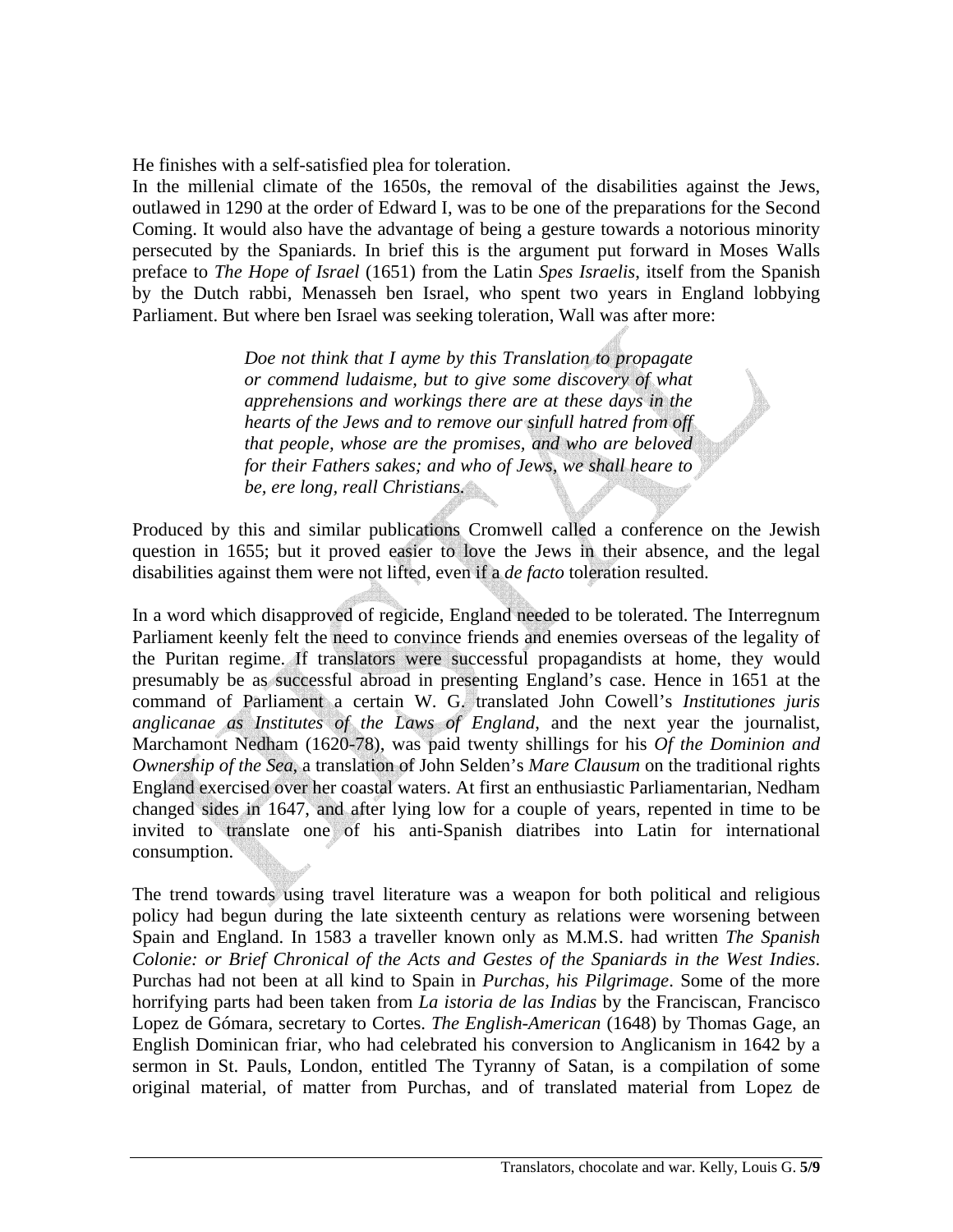Gómara. From his experience as a Catholic missionary in Mexico, Gage urges that the Spanish dominions with their long coastlines and weak defences are there for the taking. In fact he claims it is the duty of the English to act: as the Puritans had brought the purifying wrath of God to Protestant England, how much more reason was there to do Gods work in a Romish America with its notoriously corrupt clergy. When Lord Fairfax, Parliament's Captain-General, acted on his advice, the attack on the West Indies failed miserably and Gage, fortunately for himself, died on active service in Jamaica in 1656.

Expeditions to the West Indies were also wars of liberation on behalf of the Indians, who were commonly thought to be descended from the lost tribes of Israel; and it was good to think that the Spaniards were adding further anti-Semitism to their other crimes. A typical production was *The Tears of the Indians* (1656) from Bartolomé de las Casas *Brevísima relación de la destruyción de las Indias*. Las Casas (1474 - 1564) was a Dominican missionary, who became Bishop of Chiapa. He was famous for his efforts to protect the Indians against exploitation. The first translation of him was by Purchas in 1625, *A Briefe Narration of the Destruction of the Indians by the Spaniards*. The 1656 version was far more graphic. The translator was John Phillips (1631-1706), Milton's nephew and private secretary, and his publisher was Nathaniel Brooks, a notoriously evangelical Puritan. This book amply exemplifies Phillips' reputation for wit, acidity and vulgarity. A work sharing Gage's social purposes, its dedication to Cromwell urges swift action against the Spaniards, whose cruelty and Catholicism made them unfit to govern. Phillips makes much of the duty of the European to bring civilisation, the Christian Religion and the love of God to the benighted heathen. This the Spaniards were not doing. Phillips underlines the ghastly effects of the commercial exploitation of the West Indies on the Indians, points out all the normal Protestant clichés of the contractions between Catholicism and Christianity, and leaves the lack of love of God to speak for itself. And to keep the readers zeal hot, the text includes some of the famous de Bry engravings of Spanish atrocities. Phillips drew the only logical conclusion: that it was up to Cromwell to do God's work and take the Spanish Empire from them.

After their efforts to stamp out the English Reformation the Jesuits, the archetypal Spanish Catholic priests, stalk through British mythology with ever-increasing malevolence. Englishmen published a suspiciously large number of documents purporting to have been written by Jesuit novices disenchanted by their Orders appetite for political destabilisation. To mark the centenary of the Papal Bull of Approval of the Jesuits, W.F.X.B, Minister of Christ's Gospel, published in 1641 *Camiltons Discoverie of the Devilish Designs of the Society of Jesuites*. To gain the maximum mileage, it is dedicated to Parliament. It is a version of the Latin broadside, *De studiis Jesuitarum abstrusis*, by Joannes Camiltonus, who is supposed to have escaped from a Jesuit house of studies in Germany. It details the supposed role in the planning and execution of the failed Spanish invasion of England in 1588.

Not surprisingly all this sabre-rattling by translators and others led to war. And when in 1655 Philip IV declared war on England and impounded English property in Spain, his proclamation was immediately turned into English. The version fitted the national mood,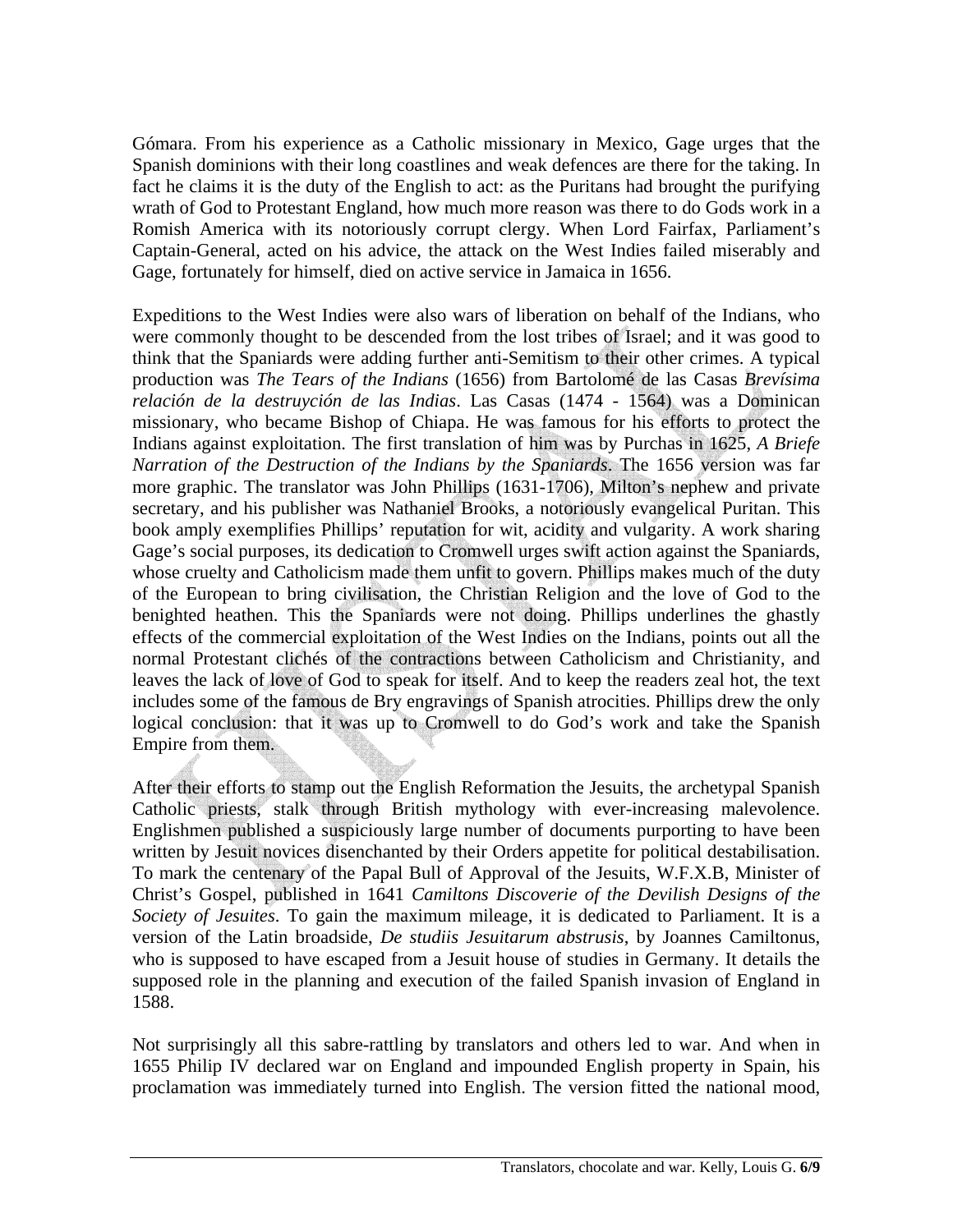and Cromwell branded Spain the natural enemy. But the last word in the Interregnum belongs to Chilmead. His Campanella was reissued in 1659 with a new forematter and titlepage: *Advice to the Spanish Monarchy, translated into English by Ed. Chilmead and published for awakening the English to prevent the approaching ruin of their Nation*. The book is printed from the same type as the 1654 edition, and may be re-issue of unsold copies.

The moving spirit was William Prynne, the pamphleteer, who supplied a preface underlining all the lessons of the book. His praise of Campanella as a Second Machiavell has an edge to it: Machiavelli was deeply feared in Britain as one of those unscrupulous Mediterranean princes who could not be trusted to leave somebody else's country alone. So Prynne represents Campanella as addressing his book to the King of Spain to instruct him on how to make himself sole *Temporal* and the Pope sale *Spiritual Monarch* of the World in general, with special attention to England, Scotland, Ireland and Holland. The whole diatribe is reinforced by apposite quotes on the horrible effects of divisions in God's kingdom, both spiritual and temporal. Prynne goes to the *Ascetica of* St. Basil the Great for the spiritual parallel: Basil was very much perplexed in his mind at the manifold Schismes and vehement dissentions then in the Church of Christ. He then comes to the confused constitutional state of England through the text, in those days there was no King in Israel (Judges 17.6), a reference to the internecine wars of succession and their social consequences recorded in the Old Testament Book of Judges. By a literal interpretation of this text he puts the similar political confusion in England issue down to the lack of a King, a situation Campanella takes as the worst fate that could befall a country. Though the actual culprit who got rid of the monarchy, was Oliver Cromwell, Prynne traces the original idea back to Cromwell's assiduous reading of Campanella. Though not a jot of proof is given for this assertion, it was a safe thing to say in an England openly discussing the return of the Stuarts.

What I have sketched here is the role of the translator as pamphleteer. Manipulation of translators for official ends goes back at least to the Roman Empire. The Thomasson Tracts in the British Library are a marvellous index to the social and religious prejudices of the mid-seventeenth century, and a large number of them are translations. Translators were prolific, and they kept a huge number of London printers in business. Though much of this output was anonymous, it held the same role in manipulating public opinion as the modern newspaper. Cromwell's distaste for press censorship encouraged unbridled use of printing as a propaganda device, even if those who overstepped the mark by tracts in favour of Charles I were often punished. Because England aspired to be a theocracy under Cromwell, the boundary between secular and religious was infinitely permeable, and religious difference strongly colours any relationships with Catholic Spain: the fact that the Jesuits were a Spanish order was a godsend to any religious propagandist. Our translators pride themselves on the accuracy of their texts, and so they should. But they were well aware of the human tendency to read the very worst into information from suspicious sources, particularly if it is accurate. And by interpreting their texts through prefaces exploiting legend, history, prejudice and the Bible, a good many of our translators fanned the English unease with a powerful and Catholic Spain into actual mal ice. It would be difficult not to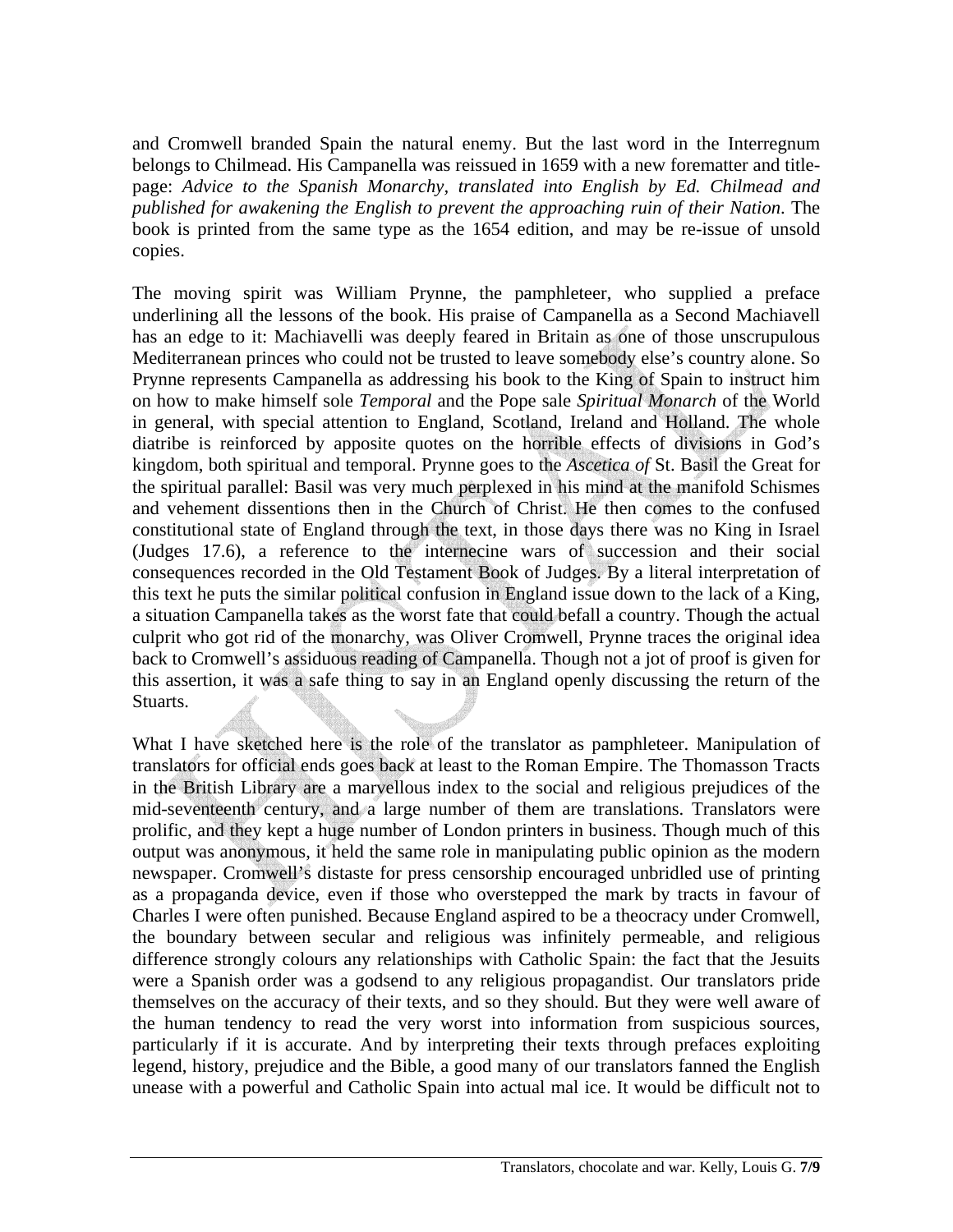blame Puritan translators for a good part of the tension between Spain and England in the mid-seventeenth century.

## **Works cited**

Chilmead, Edmund. 1654. *A Discourse touching the Spanish Monarchy*. London. STC C401

----------- (ed. William Prynne). 1659. *Advice to the Spanish Monarchy, translated into English by E d. Chilmead and published for awakening the English to prevent the approaching ruin of their Nation*. London. STC C400

Gage, Thomas. 1648. *The English-American*. London. STC G109

Howell, James. 1651. *The Process and Pleadings in the Court of Spain upon the Death of Anthony Ascham*. London. STC H1944

I.B. 1645. *Royal and Gracious Priviledges Granted by the High and Mighty Philip IV, King ot Spain, unto the English Merchants trading within his Dominions*. London. STC P1987.

M.M.S. 1583. *The Spanish Colonie: or Brief Chronical of the Acts and Gestes of the Spaniards in the West Indies*. London. STC 4739

Montagu, Edward. 1674. *The Art of Metalls*. London. STC B678

Nedham, Marchamont. 1652. *Of the Dominion and Ownership of the Sea*. London. STC S2432

Phillips, John. 1656. *The Tears of the Indians*. London. STC C799.

Purchas, Samuel. 1613. *Purchas, his Pilgrimage*. London. STC 20505

------------- 1625. *A Briefe Narration of the Destruction of the Indians by the Spaniards*. London. Not in the Short Title Catalogue

Torriano, Giovanni. 1643. *A Speech or Complaint Lately Made by the Spanish Embassadour*. London. STC C496.

W.F.X.B. 1641. *Camiltons Discoverie ot the Devilish Designs of the Society of Jesuites*. London. STC C388A

W.G. 1651. *Institutes of the Laws of England*. London. STC C6641